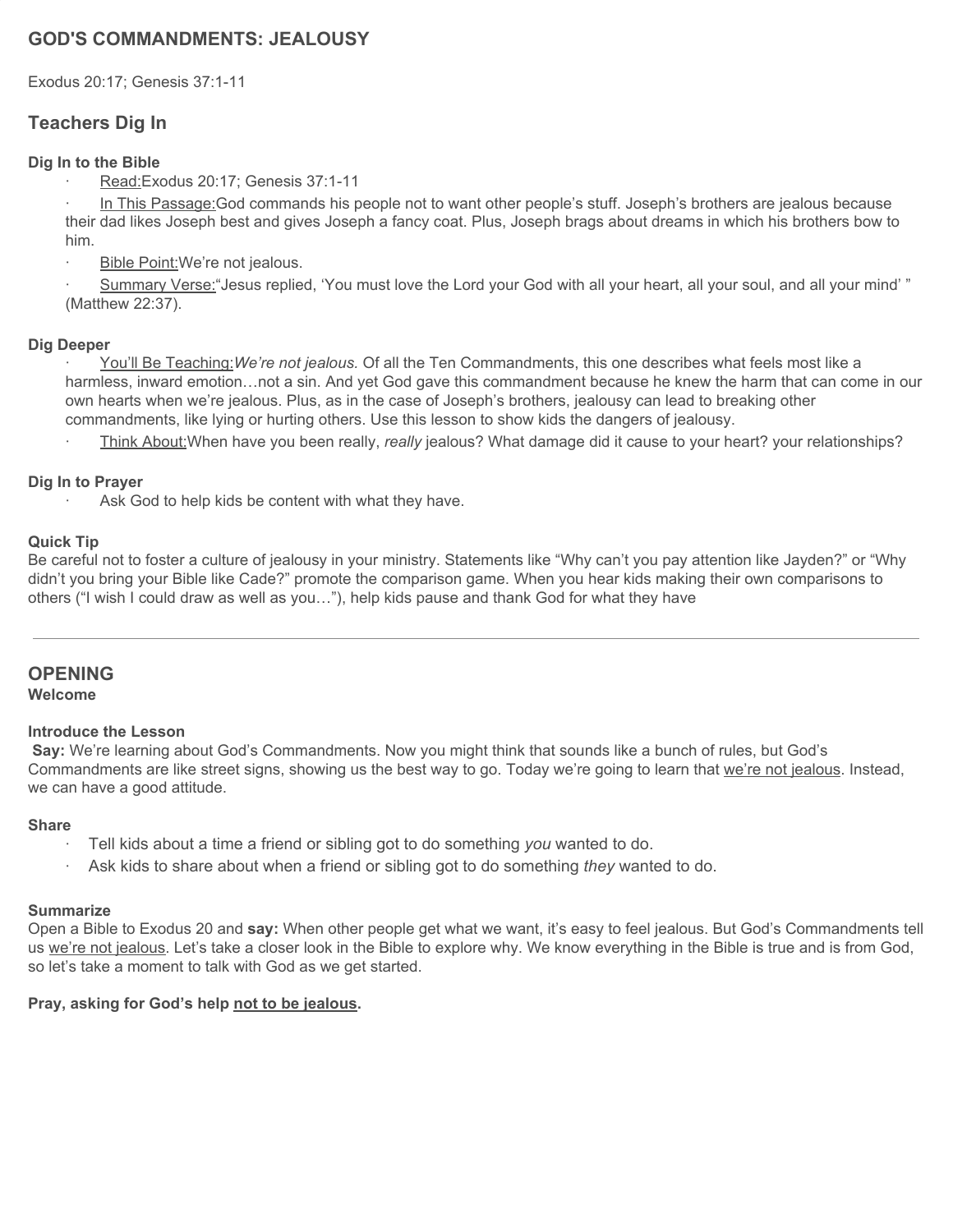# **TALK-ABOUT VIDEO**

**Gift's Story**

#### **Discuss and Watch "Gift's Story"**

**Say:** Today we're learning that we're not jealous. *Jealousy* is when we're more focused on what *others* have than what

*we*

have. When Joseph's brothers were jealous, it hurt their own hearts, and it hurt Joseph.

**Ask:** • Tell about a time you wanted something you didn't have. Share your own example first.

**Say:** It's okay to want things, but when we're focused on wanting what other people have, that's jealousy. Let's watch a

boy

named Gift who doesn't have very much but isn't jealous.

### **Watch "Gift's Story." <https://vimeo.com/345117472>**

**Ask**: • What do you have that Gift doesn't?

- What did Gift have to be jealous about?
- Why do you think Gift wasn't jealous, even though he didn't have what the other kids had?

**Say:** We're not jealous. Whether we have a lot or a little, we can be thankful for what we have instead of comparing ourselves to others. We'll be much happier!

# **MUSIC VIDEO All That I Am (Psalm 103:1)**

"All That I Am" (Psalm 103:1) (watch or download [here\)](https://vimeo.com/345113646) "Thankful" (watch or download [here\)](https://vimeo.com/345114550) "Let's Go!" (Ephesians 2:10) (watch or download [here\)](https://vimeo.com/345113936)

# **CORE BIBLE DISCOVERY**

**God's Commandments: Jealousy (Exodus 20:17; Genesis 37:1-11)**

### **Supplies**

Bible tasty snacks (enough for about  $\frac{1}{4}$  of the kids) fun game or YouTube video crumpled paper and scraps of paper colorful crepe paper tape pool noodles (1 per child for about  $\frac{3}{4}$  of the kids) star stickers

### **Easy Prep**

Litter your room with crumpled paper and scraps of paper. You might also flip over some chairs, mess up a supply shelf, or find other things you can get out of order.

· Place the snacks in a corner of your room.

#### **Pick Favorites**

Say: I'm so glad to see you all today! But I'm especially glad to see my favorite kids. I have a special surprise, just for my **favorites.**

Choose about a quarter of the kids as your "favorites," and have them gather in the corner of the room where you have the snacks stored. (To avoid having kids think you genuinely don't like them as much, ham it up and be obviously random. You might choose your favorites by drawing an imaginary line across the room or having kids count off.)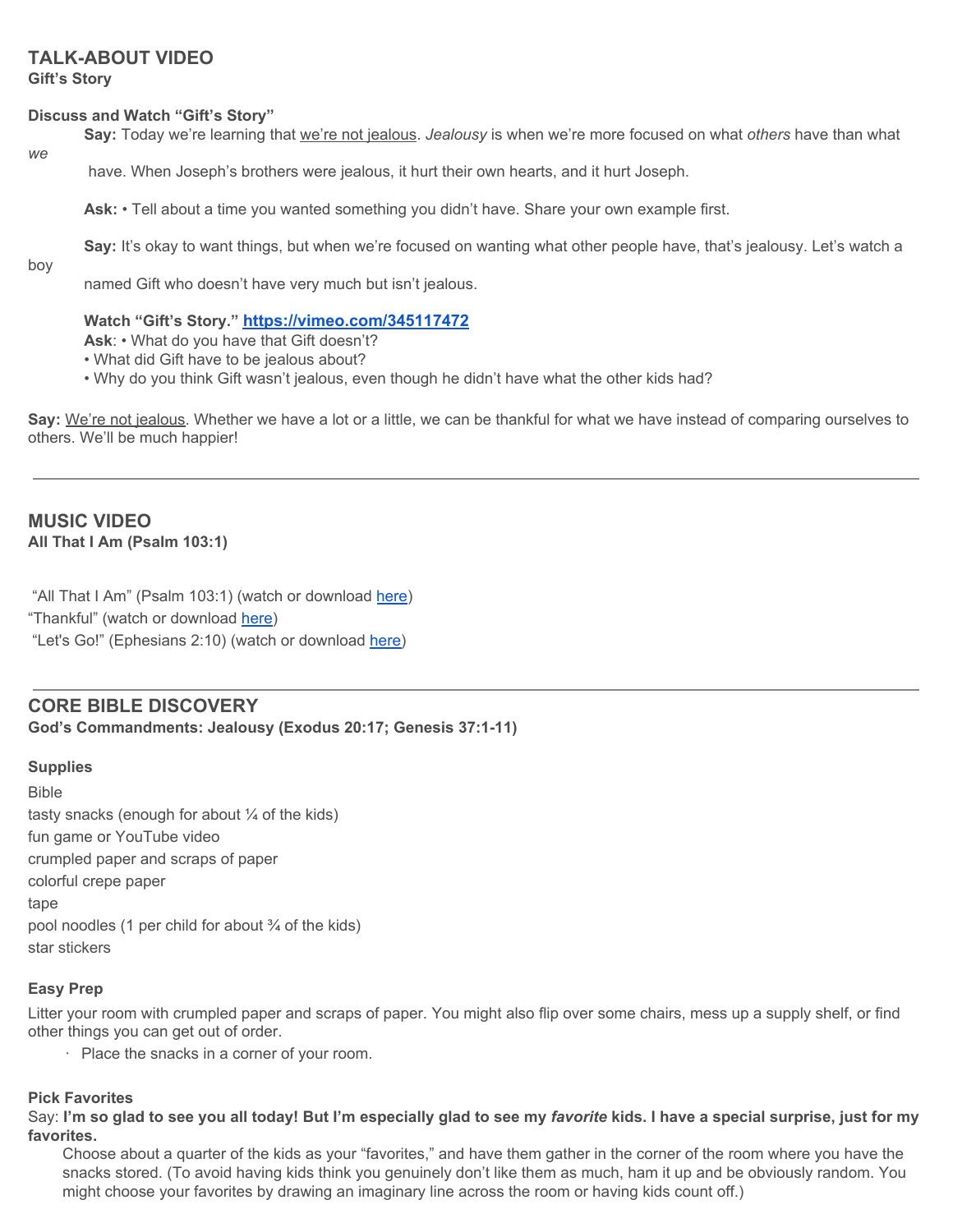Say: Everyone else, this room is a mess! I'm going to spend time over here with my favorites while you clean up. Make **sure you get every scrap of paper and throw it in the trash.** If you made additional messes, tell kids what to clean up. Then gather with your favorites and eat snacks with them while you watch a fun video or play a game together. Occasionally "nag" the other kids to keep cleaning. Make sure there's a lot of laughter in the "favorites" group!

When the room is clean, gather everyone back together.

Ask: **• How did you feel about being, or not being, one of my favorites?**

**• Tell about a time you felt like a teacher or parent was playing favorites.** Share your own story first.

Say: When people play favorites, our natural reaction is to be jealous. But listen to today's commandment from God.

Read Exodus 20:17.

Say: Covet might be a word you aren't familiar with, and it means to be jealous. So according to this commandment, we're not jealous. Let's see how some brothers reacted when their dad played favorites like I just did.

**Act Out the Bible Story**

Read Genesis 37:2-3.

**Say: What a great idea! I'm going to make colorful coats for my favorites!**

Have the "non-favorite" kids help you tear long strips of colorful crepe paper and tape them to the favorite kids' shoulders to make colorful "coats."

**Ask: • Tell about a cool gift you've gotten from your parents.** Share your own example first.

Say: Joseph's brothers weren't so happy about Joseph's present. God's commandment says we're not jealous, but we **can understand why they were!**

Read Genesis 37:4.

**Say: After that, Joseph had a dream, and their jealousy got worse.**

Read Genesis 37:5-7.

Have the non-favorite kids wave pool noodles before the favorites, pretending the noodles are stalks of grain.

#### Say: When Joseph's brothers heard about that dream, they were even more jealous. Their jealousy led them to hate **Joseph!**

Read Genesis 37:8.

#### **Say: And then Joseph had another dream.**

Read Genesis 37:9. Give the non-favorite kids star stickers, and have them stick them all over the favorites.

Say: God commands us not to be jealous, but it was a tough situation not to envy Joseph. He was the clear favorite, and **God gave him dreams about his brothers bowing to him! They didn't like that.**

Read Genesis 37:10-11.

**Be Grateful**

Say: Today's commandment sounds like a negative one...what not to do. And we can understand how Joseph's brothers **failed miserably. So let's flip it.**

Ask: • **Call out some words that are the** *opposite* **of jealousy.** Welcome kids' responses.

- Say: One word that's the opposite of jealousy is gratitude. When we're grateful for what we have, we're not jealous of **what** *other* **people have.**
- Ask: **• What could Joseph's brothers have been grateful for in this story?**
- Say: Joseph's brothers had a big, wealthy family and animals to provide food and clothing. Now, let's make it personal. Close your eyes and think of a situation where you've been jealous. Pause. Now replay that situation, and think of all the things you could've been grateful for. Call out your ideas as they come to you. Allow time for kids to think and call

out

Ideas.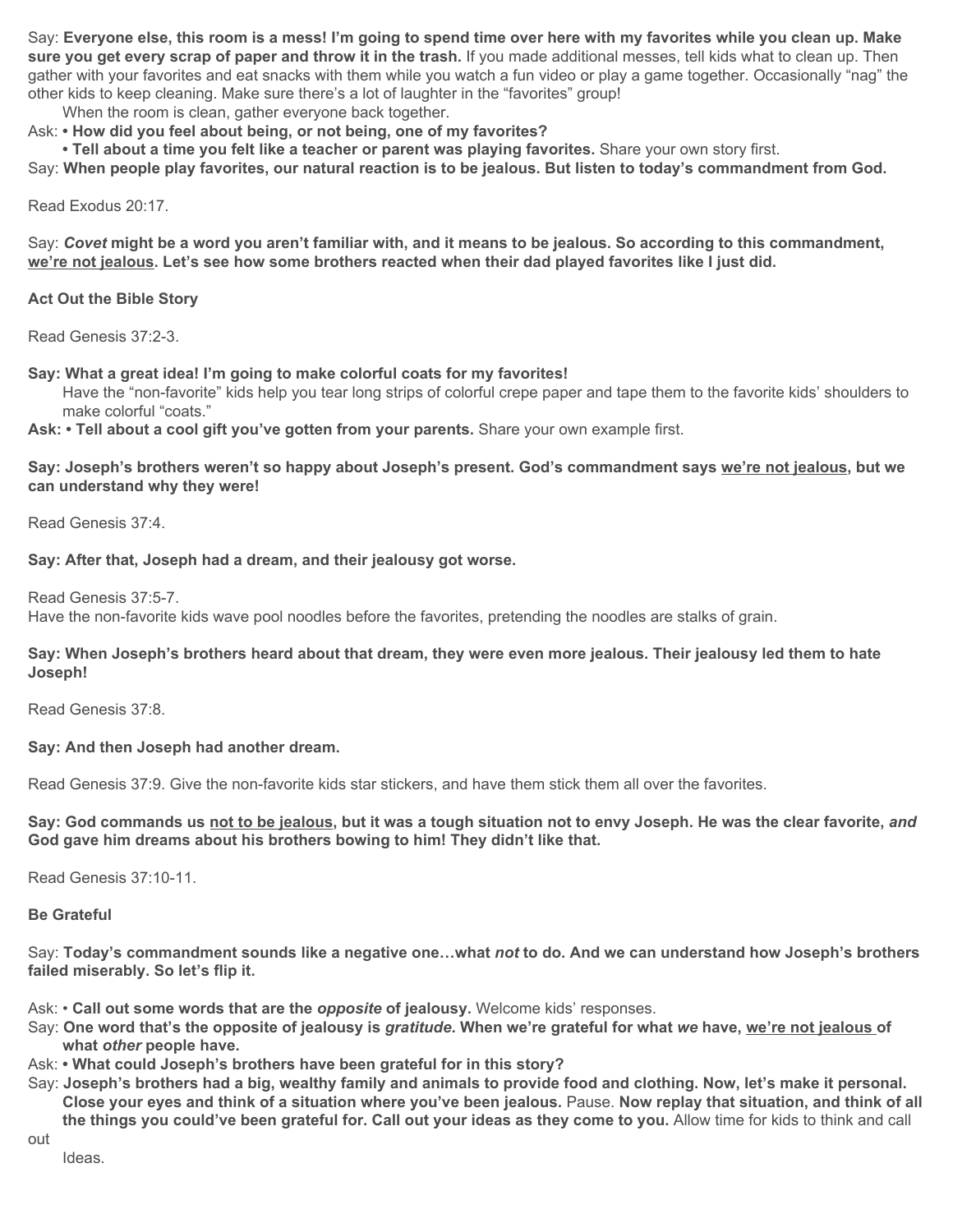Say: When we focus on what everyone else has, it's only natural to be jealous. But when we focus on God's blessings to us, we're not jealous. Instead we're focused on being thankful for everything God has given us. There's always **something to be thankful for!**

One last thing: I don't really have favorites! I'm equally thankful for each of you. You're all my favorites! Give each child a high-five and say: **[**Name**], you're my favorite!**

## **DEEPER BIBLE**

**Does It Really Hurt Anybody if I'm Jealous?**

# **Supplies**

Bibles paper crayons or markers sticky notes

# **Set It Up**

Say: For the past couple of months, we've been learning about God's Commandments. Most of them are about things we would do that would be wrong, like disobeying our parents, killing, or disrespecting God's name. But jealousy is a little different. Jealousy is more of a feeling. Does it really hurt anybody if we're jealous? Let's dig in to that.

## **Color and Cover**

Say: As we've started thinking about jealousy, we've also talked about being thankful instead. So draw something you're **thankful for.**

Set out paper and crayons or markers, and allow time for kids to draw. As kids draw, have them share about who gave them what they're drawing. It might be God, or it might be a person.

### **Say: Now let's think about stuff we** *don't* **have but we want.**

Set out sticky notes. Have kids each write on a sticky note one thing they want and stick it on top of their pictures. Allow a couple

of minutes, and encourage kids to fill out as many sticky notes as they can, using one sticky note for each thing.

### **Ask: • What happened to your picture as you thought of more and more stuff you wanted?**

. How does this look in real life? Think about times you were happy but then jealousy made you ungrateful.

. If you lost sight of being thankful for something someone gave you, how could that hurt the person who gave it to **You?**

Say: Jealousy is all about focusing on what other people have. And gratitude is about focusing on what God has already given us! When we focus on what other people have, we lose the focus on what we have. Eventually, we don't see **anything to be thankful for…only things to be jealous of.**

And when that happens, it hurts us. Jealousy hurts our hearts because it makes us unhappy. Plus, it can lead to more **sins. Listen to this.**

### **Dig Deeper**

Read James 4:1-2.

Ask: **• Tell about a time jealousy led to a fight for you.** Share your own story first.

**• What else can jealousy lead to?**

Say: **Let's check out some other verses about how jealousy can grow into other sins.**

Read James 3:15-16.

Say: Yikes! These verses say that where there is jealousy there's evil of every kind! Jealousy does some serious damage **to our hearts and our relationships.**

Read Proverbs 27:4.

Ask: **• Why do you think God says jealousy is more dangerous than anger?** As kids answer, continue asking "why" to keep drilling down and get to the heart of jealousy.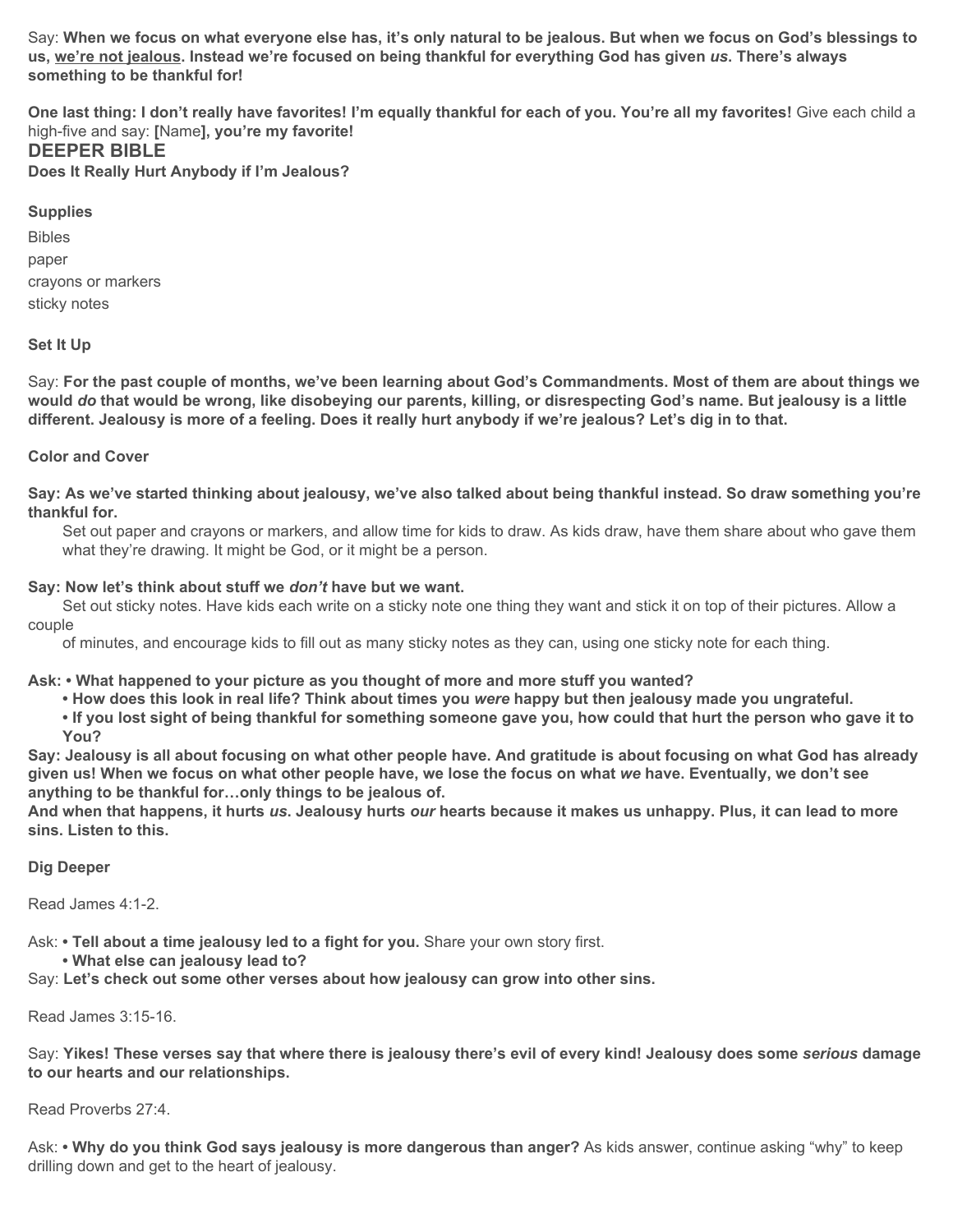Say: It's clear why God has a command against jealousy. Jealousy destroys our hearts and leads us to more and more sin. Just listen to where it led Joseph's brothers! In today's story, they were jealous. But the next thing that happened was they decided to kill him! That's against another one of God's Commandments. In the end, they didn't kill him, but they sold him into slavery and then lied about it to their dad. Not lying is another one of God's commandments. Plus, they weren't putting God first; they were putting their own interests first. Their jealousy did just what the verses we read **said would happen—it led to evil of every kind.**

### **When we're not jealous, it can look like this!**

Tell kids to tear the sticky notes off their papers and throw them away as they listen to you read. Then read 1 Thessalonians 5:18.

# **OBJECT LESSON**

### **Soured**

# **Supplies**

1 cup of milk bottled lemon juice well-insulated travel mug liquid measuring cup tablespoon measuring spoon tall, clear cup 3-ounce disposable cups (1 per child)

### **Easy Prep**

Warm the milk to nearly boiling, and then pour the milk into a travel mug to keep it warm.

### **Make Milk Sour**

Say: In today's Bible story, we saw how Joseph's brothers' jealousy made their relationships with Joseph turn sour. **Jealousy can make friendships go sour, kind of how milk can turn sour.**

- · Give each person a disposable cup. Pour a tiny bit of milk into each child's cup, and let kids drink it.
- Place the tall cup where everyone can see it, and pour the remaining milk from the travel mug into the cup.
- Say: Right now this fresh milk is like a good, joyful friendship. But then one of the friends starts to feel jealous **toward the other.**
- · Add a tablespoon of lemon juice to the milk and stir it a bit.
- Then pour a little bit of lemon juice into each person's cup, and allow kids to dip a finger in the lemon juice and taste it.
- · Kids can call out words to describe the flavor.

### **Talk About It**

Ask: • **What do you think the lemon juice is going to do to the milk?**

Say: Within just a few minutes of adding the lemon juice to this milk, it's going to make the milk taste sour. Lemon juice has a lot of acid in it, and it reacts with a protein in milk that's called casein. If we let it sit longer, the chemical reaction can even make the milk curdle—that means it'll form clumps that look like cottage cheese—and it'll taste even more **sour. The milk will go bad, and it took only a little bit of sour lemon juice.**

Ask: • **How can even a little bit of sour jealousy make a friendship go bad?**

**• How can jealousy sour our hearts?**

Say: We can't really stop the lemon juice from making the milk go bad now that it's in there, but we can stop sour jealousy from making our friendships go bad by being thankful instead of jealous. When we're thankful for our blessings *and* **our friends' blessings, we're not jealous.**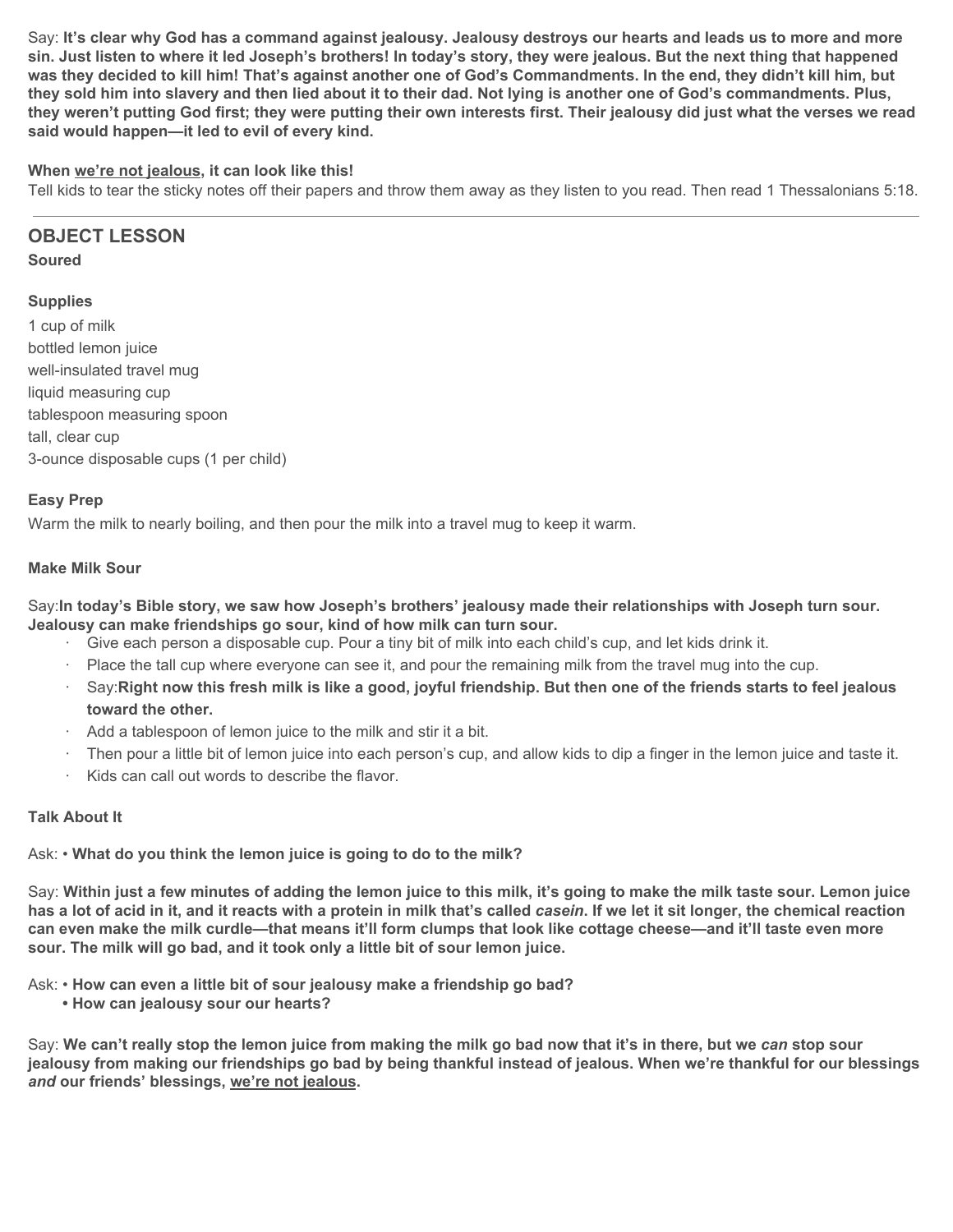# **CRAFT**

**Gratitude Jars**

# **Supplies**

"Gratitude Jars" handout (1 per child, printed on card stock) (download [here\)](https://digin-resources.group.com/media/10700/q2_lesson-09_gratitude-jars_handout.pdf) scissors markers staplers transparent tape slips of paper pens

# **Easy Prep**

Make a sample craft to show kids



# **Make Gratitude Jars**

Say: We're learning that we're not jealous. One way to keep our attitudes from being jealous is focusing on thanking God **for what we** *do* **have. We're going to make gratitude jars to help us do that.**

Show kids the sample craft you made. Give each child a "Gratitude Jar" handout. Set out the remaining supplies to share, and have kids follow these directions to make gratitude jars.

- · Cut out the gratitude jar template, leaving the circle attached to the rectangle.
- · Decorate it with markers.